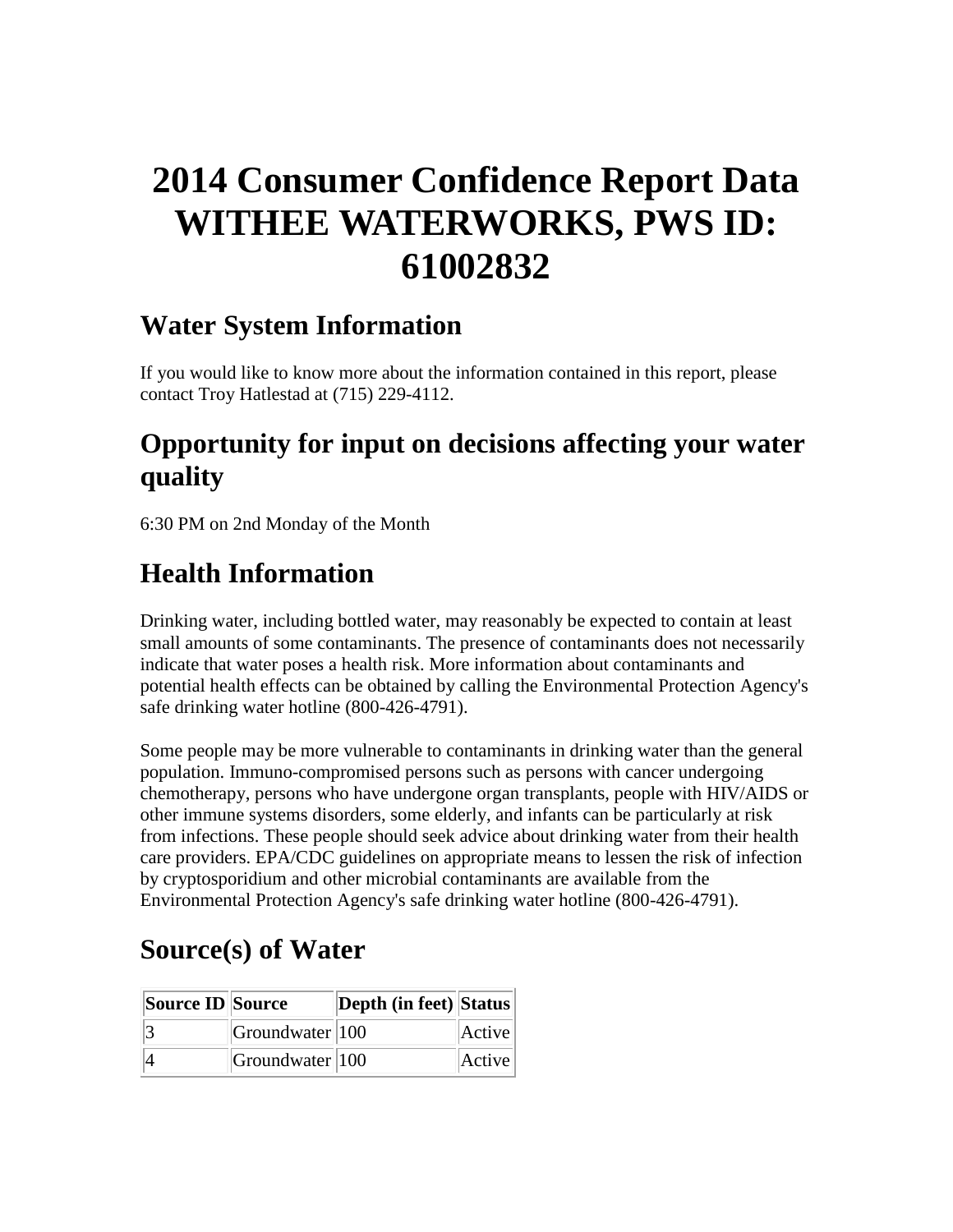To obtain a summary of the source water assessment please contact, Troy Hatlestad at (715) 229-4112.

## **Educational Information**

The sources of drinking water, both tap water and bottled water, include rivers, lakes, streams, ponds, reservoirs, springs and wells. As water travels over the surface of the land or through the ground, it dissolves naturally occurring minerals and, in some cases, radioactive material, and can pick up substances resulting from the presence of animals or from human activity.

Contaminants that may be present in source water include:

- Microbial contaminants, such as viruses and bacteria, which may come from sewage treatment plants, septic systems, agricultural livestock operations and wildlife.
- Inorganic contaminants, such as salts and metals, which can be naturallyoccurring or result from urban stormwater runoff, industrial or domestic wastewater discharges, oil and gas production, mining or farming.
- Pesticides and herbicides, which may come from a variety of sources such as agriculture, urban stormwater runoff and residential uses.
- Organic chemical contaminants, including synthetic and volatile organic chemicals, which are by-products of industrial processes and petroleum production, and can also come from gas stations, urban stormwater runoff and septic systems.
- Radioactive contaminants, which can be naturally occurring or be the result of oil and gas production and mining activities.

In order to ensure that tap water is safe to drink, EPA prescribes regulations that limit the amount of certain contaminants in water provided by public water systems. FDA regulations establish limits for contaminants in bottled water, which shall provide the same protection for public health.

## **Definitions**

| <b>Term</b> | <b>Definition</b>                                                                                                                                                                                    |
|-------------|------------------------------------------------------------------------------------------------------------------------------------------------------------------------------------------------------|
| AL          | Action Level: The concentration of a contaminant which, if exceeded,<br>triggers treatment or other requirements which a water system must follow.                                                   |
| <b>MCL</b>  | Maximum Contaminant Level: The highest level of a contaminant that is<br>allowed in drinking water. MCLs are set as close to the MCLGs as feasible<br>using the best available treatment technology. |
| <b>MCLG</b> | Maximum Contaminant Level Goal: The level of a contaminant in drinking<br>water below which there is no known or expected risk to health. MCLGs<br>allow for a margin of safety.                     |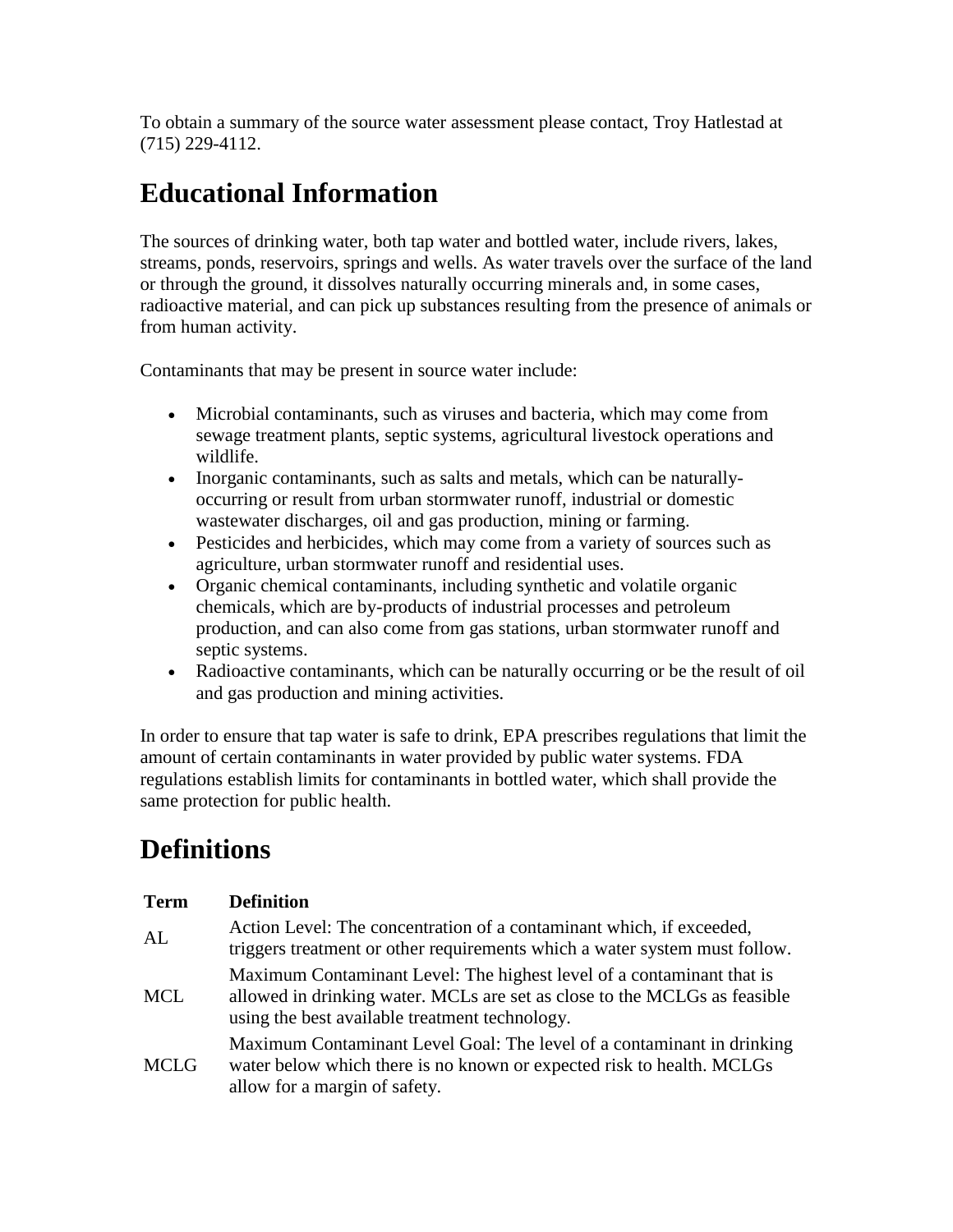| <b>Term</b>  | <b>Definition</b>                                                                                                                                                                                                                                         |
|--------------|-----------------------------------------------------------------------------------------------------------------------------------------------------------------------------------------------------------------------------------------------------------|
| <b>MFL</b>   | million fibers per liter                                                                                                                                                                                                                                  |
| <b>MRDL</b>  | Maximum residual disinfectant level: The highest level of a disinfectant<br>allowed in drinking water. There is convincing evidence that addition of a<br>disinfectant is necessary for control of microbial contaminants.                                |
| <b>MRDLG</b> | Maximum residual disinfectant level goal: The level of a drinking water<br>disinfectant below which there is no known or expected risk to health.<br>MRDLGs do not reflect the benefits of the use of disinfectants to control<br>microbial contaminants. |
|              | mrem/year millirems per year (a measure of radiation absorbed by the body)                                                                                                                                                                                |
| <b>NTU</b>   | <b>Nephelometric Turbidity Units</b>                                                                                                                                                                                                                      |
| pCi/1        | picocuries per liter (a measure of radioactivity)                                                                                                                                                                                                         |
| ppm          | parts per million, or milligrams per liter (mg/l)                                                                                                                                                                                                         |
| ppb          | parts per billion, or micrograms per liter (ug/l)                                                                                                                                                                                                         |
| ppt          | parts per trillion, or nanograms per liter                                                                                                                                                                                                                |
| ppq          | parts per quadrillion, or picograms per liter                                                                                                                                                                                                             |
| <b>TCR</b>   | <b>Total Coliform Rule</b>                                                                                                                                                                                                                                |
| <b>TT</b>    | Treatment Technique: A required process intended to reduce the level of a<br>contaminant in drinking water.                                                                                                                                               |

### **Detected Contaminants**

Your water was tested for many contaminants last year. We are allowed to monitor for some contaminants less frequently than once a year. The following tables list only those contaminants which were detected in your water. If a contaminant was detected last year, it will appear in the following tables without a sample date. If the contaminant was not monitored last year, but was detected within the last 5 years, it will appear in the tables below along with the sample date.

#### **Disinfection Byproducts**

| Contaminant <br>$ $ (units) | <b>Site</b> | $\left\vert \text{MCL} \right\vert$ MCLG $\left\vert \text{Level} \right\vert$ Found |      | Range | <b>Sample</b><br>Date (if<br>prior to<br>$ 2014\rangle$ |    | <b>Typical</b><br>Violation Source of<br><b>Contaminant</b> |
|-----------------------------|-------------|--------------------------------------------------------------------------------------|------|-------|---------------------------------------------------------|----|-------------------------------------------------------------|
| $HAAS$ (ppb)                | $DBP$ 60    | 60                                                                                   | 2    |       |                                                         | No | By-product of<br>drinking water<br>chlorination             |
| $\ THM$ (ppb)               | DBP 80      |                                                                                      | 41.1 | 41.1  |                                                         | No | By-product of<br>drinking water<br>chlorination             |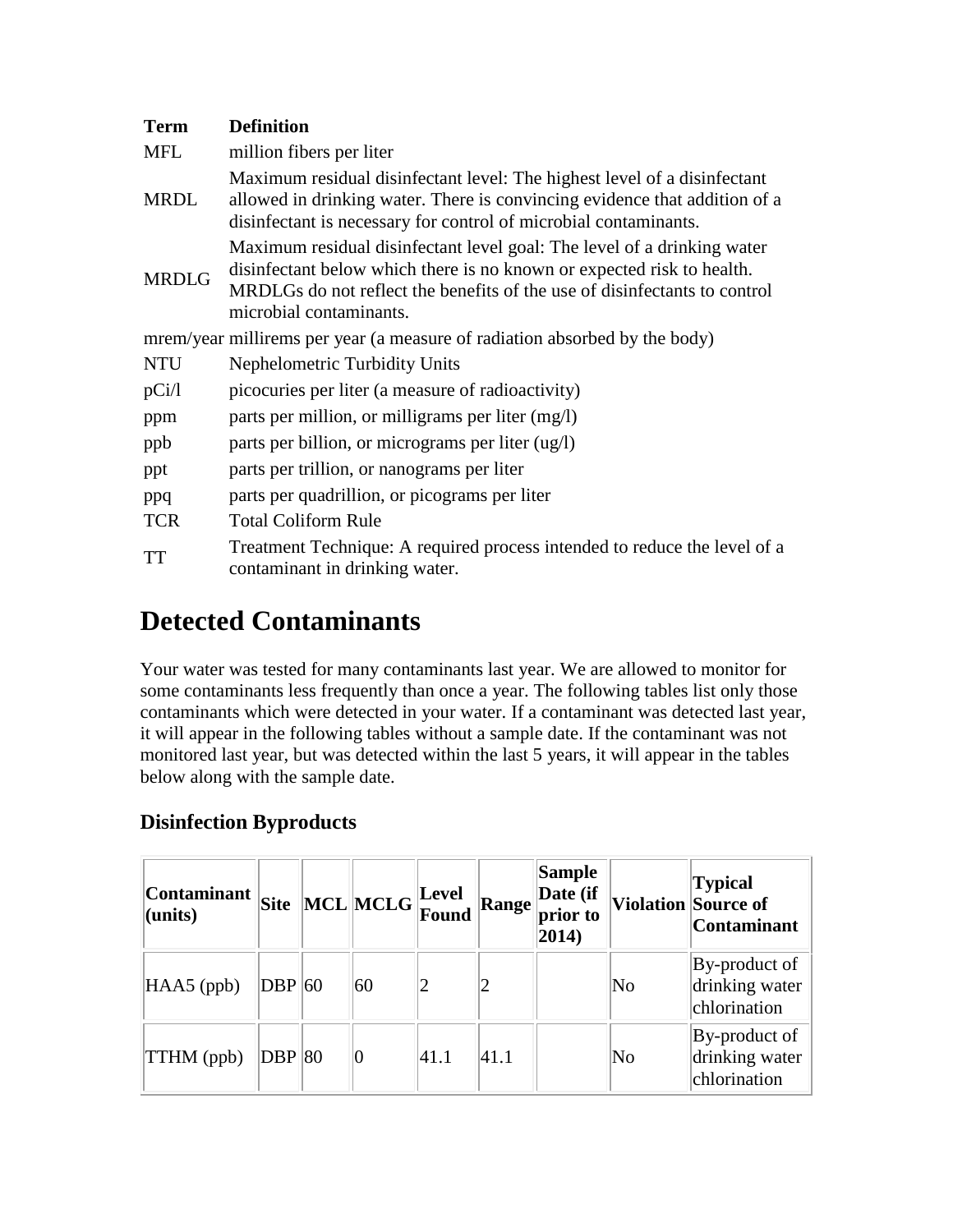#### **Inorganic Contaminants**

| Contaminant<br>(units)   |                | Site MCL MCLG  | Level<br>Found | Range  | <b>Sample</b><br>Date (if<br>prior to<br>2014) | Violation of           | <b>Typical Source</b><br>Contaminant                                                                                                                                     |
|--------------------------|----------------|----------------|----------------|--------|------------------------------------------------|------------------------|--------------------------------------------------------------------------------------------------------------------------------------------------------------------------|
| <b>BARIUM</b><br>(ppm)   | $\overline{c}$ | $\overline{c}$ | 0.075          | 0.075  |                                                | $\overline{\text{No}}$ | Discharge of<br>drilling wastes;<br>Discharge from<br>metal refineries;<br>Erosion of<br>natural deposits                                                                |
| <b>FLUORIDE</b><br>(ppm) | $\overline{4}$ | 4              | 0.3            | 0.3    |                                                | $\overline{\text{No}}$ | Erosion of<br>natural deposits;<br>Water additive<br>which promotes<br>strong teeth;<br>Discharge from<br>fertilizer and<br>aluminum<br>factories                        |
| NICKEL<br>(ppb)          | 100            |                | 1.2000         | 1.2000 |                                                | $\overline{\text{No}}$ | Nickel occurs<br>naturally in<br>soils, ground<br>water and<br>surface waters<br>and is often<br>used in<br>electroplating,<br>stainless steel<br>and alloy<br>products. |
| <b>SODIUM</b><br>(ppm)   | n/a            | n/a            | 19.00          | 19.00  |                                                | $\overline{\text{No}}$ | n/a                                                                                                                                                                      |

| Contaminant Action<br>$l$ (units) | Level         | 90th<br><b>T</b> $\ $ MCLG $\ $ <b>Percentile</b> # of<br><b>Level</b><br>Found |                                       | <b>Sample</b><br>Date (if<br><b>Results</b> prior to<br>$ 2014\rangle$ | <b>Typical</b><br>Violation Source of<br>Contaminant |
|-----------------------------------|---------------|---------------------------------------------------------------------------------|---------------------------------------|------------------------------------------------------------------------|------------------------------------------------------|
| <b>COPPER</b><br>$\gamma$ (ppm)   | $ AL=1.3 1.3$ | 0.7000                                                                          | $0$ of 10<br>results<br>were<br>above | $6/25/2013$ No                                                         | Corrosion of<br>household<br>plumbing<br>systems;    |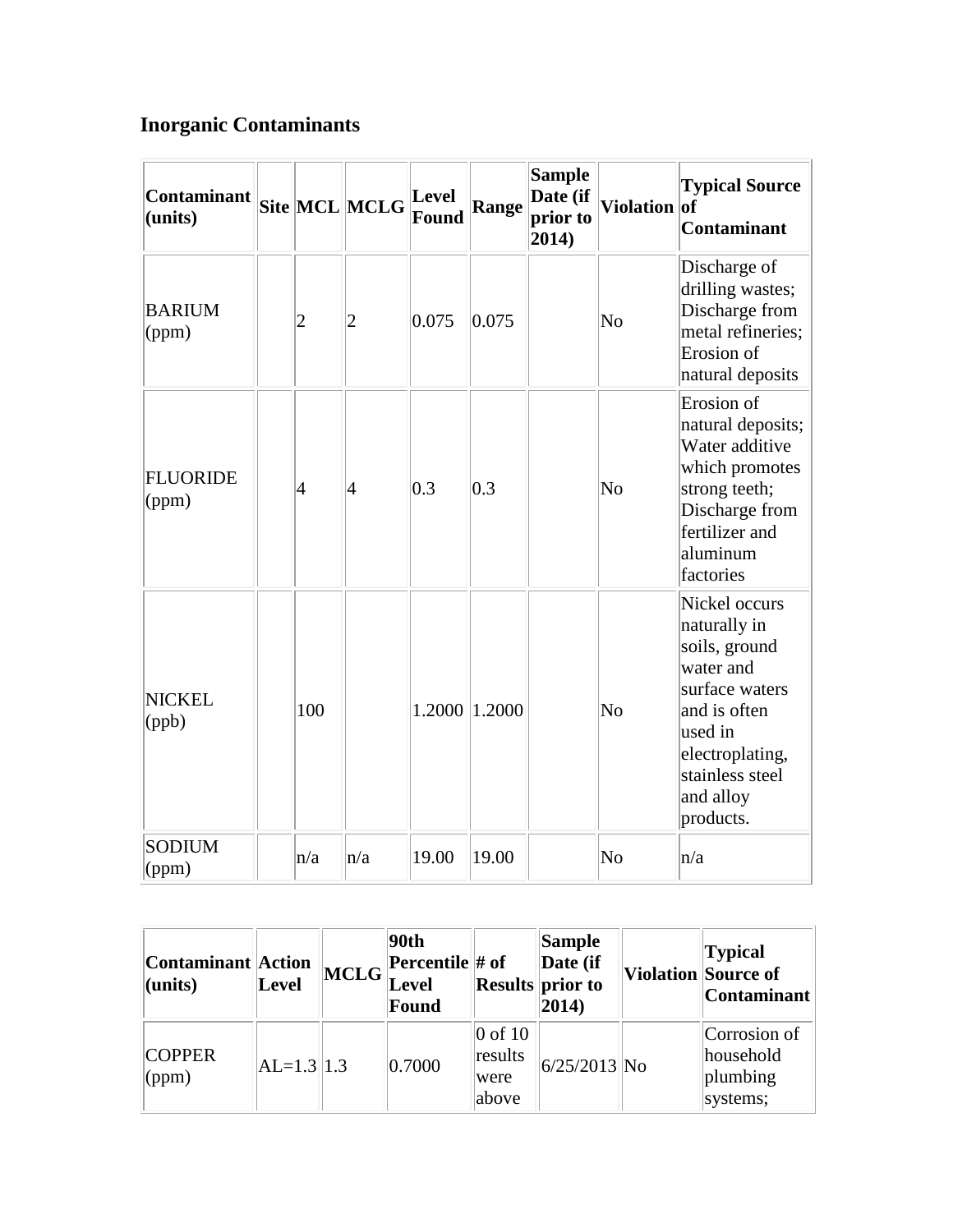| Contaminant Action<br>(units) | <b>Level</b> | MCLG | 90th<br>Percentile # of<br>Level<br><b>Found</b> |                                                                  | <b>Sample</b><br>Date (if<br><b>Results</b> prior to<br>$ 2014\rangle$ | <b>Typical</b><br><b>Violation Source of</b><br><b>Contaminant</b>                     |
|-------------------------------|--------------|------|--------------------------------------------------|------------------------------------------------------------------|------------------------------------------------------------------------|----------------------------------------------------------------------------------------|
|                               |              |      |                                                  | the<br>action<br>level.                                          |                                                                        | Erosion of<br>natural<br>deposits;<br>Leaching<br>from wood<br>preservatives           |
| $LEAD$ (ppb)                  | $ AL=15 0$   |      | 8.50                                             | $0$ of 10<br>results<br>were<br>above<br>the<br>action<br>level. | $6/25/2013$ No                                                         | Corrosion of<br>household<br>plumbing<br>systems;<br>Erosion of<br>natural<br>deposits |

#### **Volatile Organic Contaminants**

| Contaminant (units)                              |  | $\boxed{\text{Site}}\boxed{\text{MCL}}\boxed{\text{MCLG}}\boxed{\text{Level}}$ |     | Range           | <b>Sample</b><br>Date<br>$\vert$ (if<br>prior<br>to<br>$ 2014\rangle$ |                        | <b>Typical</b><br>Violation Source of<br><b>Contaminant</b> |
|--------------------------------------------------|--|--------------------------------------------------------------------------------|-----|-----------------|-----------------------------------------------------------------------|------------------------|-------------------------------------------------------------|
| $1,2-$<br><b>DICHLOROETHANE</b><br>$\vert$ (ppb) |  | 10                                                                             | 0.1 | $ 0.0 -$<br>0.2 |                                                                       | $\overline{\text{No}}$ | Discharge<br>from<br>industrial<br>chemical<br>factories    |

#### **Additional Health Information**

If present, elevated levels of lead can cause serious health problems, especially for pregnant women and young children. Lead in drinking water is primarily from materials and components associated with service lines and home plumbing. Withee Waterworks is responsible for providing high quality drinking water, but cannot control the variety of materials used in plumbing components. When your water has been sitting for several hours, you can minimize the potential for lead exposure by flushing your tap for 30 seconds to 2 minutes before using water for drinking or cooking. If you are concerned about lead in your water, you may wish to have your water tested. Information on lead in drinking water, testing methods, and steps you can take to minimize exposure is available from the Safe Drinking Water Hotline or at www.epa.gov/safewater/lead.